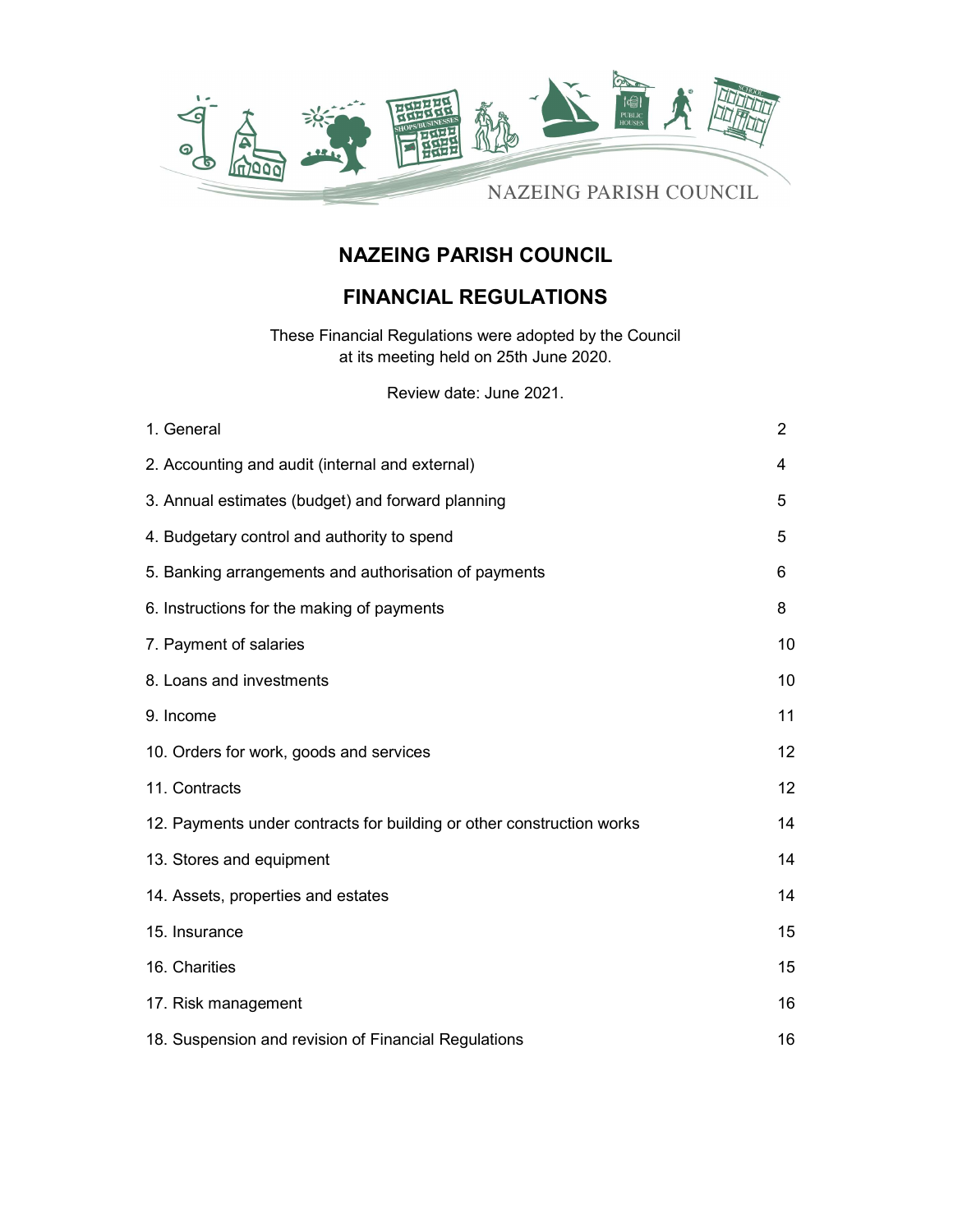# 1. General

1.1. These financial regulations govern the conduct of financial management by the council and may only be amended or varied by resolution of the council. Financial regulations are one of the council's three governing policy documents providing procedural guidance for members and officers. Financial regulations must be observed in conjunction with the council's standing orders and any individual financial regulations relating to contracts.

1.2. The council is responsible in law for ensuring that its financial management is adequate and effective and that the council has a sound system of internal control which facilitates the effective exercise of the council's functions, including arrangements for the management of risk.

1.3. The council's accounting control systems must include measures:

- for the timely production of accounts;
- that provide for the safe and efficient safeguarding of public money;
- to prevent and detect inaccuracy and fraud; and
- identifying the duties of officers.

1.4. These financial regulations demonstrate how the council meets these responsibilities and requirements.

1.5. At least once a year, prior to approving the Annual Governance and Accountability Return, the council must review the effectiveness of its system of internal control which shall be in accordance with proper practices.

1.6. Deliberate or wilful breach of these Regulations by an employee may give rise to disciplinary proceedings.

1.7. Members of council are expected to follow the instructions within these Regulations and not to entice employees to breach them. Failure to follow instructions within these Regulations brings the office of councillor into disrepute.

1.8. The Responsible Financial Officer (RFO) holds a statutory office to be appointed by the council. The Clerk has been appointed as RFO for this council and these regulations will apply accordingly.

1.9. The RFO;

- acts under the policy direction of the council;
- administers the council's financial affairs in accordance with all Acts, Regulations and proper practices;
- determines on behalf of the council its accounting records and accounting control systems;
- ensures the accounting control systems are observed;
- maintains the accounting records of the council up to date in accordance with proper practices;
- assists the council to secure economy, efficiency and effectiveness in the use of its resources; and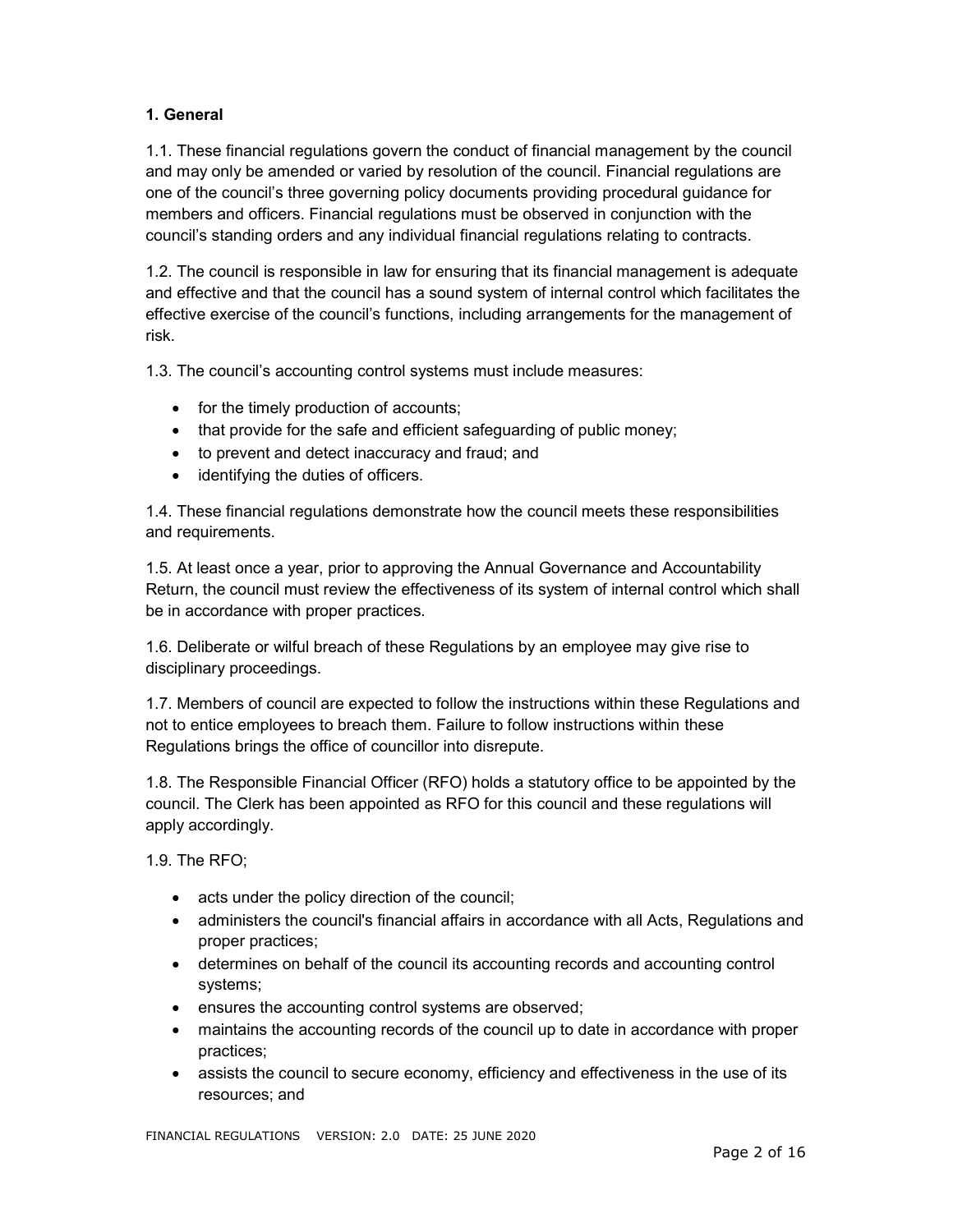produces financial management information as required by the council.

1.10. The accounting records determined by the RFO shall be sufficient to show and explain the council's transactions and to enable the RFO to ensure that any income and expenditure account and statement of balances, or record of receipts and payments and additional information, as the case may be, or management information prepared for the council from time to time comply with the Accounts and Audit Regulations.

1.11. The accounting records determined by the RFO shall in particular contain:

- entries from day to day of all sums of money received and expended by the council and the matters to which the income and expenditure or receipts and payments account relate;
- a record of the assets and liabilities of the council; and
- wherever relevant, a record of the council's income and expenditure in relation to claims made, or to be made, for any contribution, grant or subsidy.

1.12. The accounting control systems determined by the RFO shall include:

- procedures to ensure that the financial transactions of the council are recorded as soon as reasonably practicable and as accurately and reasonably as possible;
- procedures to enable the prevention and detection of inaccuracies and fraud and the ability to reconstruct any lost records;
- identification of the duties of officers dealing with financial transactions and division of responsibilities of those officers in relation to significant transactions;
- procedures to ensure that uncollectable amounts, including any bad debts are not submitted to the council for approval to be written off except with the approval of the RFO and that the approvals are shown in the accounting records; and
- measures to ensure that risk is properly managed.

1.13. The council is not empowered by these Regulations or otherwise to delegate certain specified decisions. In particular any decision regarding:

- setting the final budget or the precept (council tax requirement);
- approving accounting statements;
- approving an Annual Governance and Accountability Return;
- borrowing;
- writing off bad debts;
- declaring eligibility for the General Power of Competence; and
- addressing recommendations in any report from the internal or external auditors, shall be a matter for the full council only.

1.14. In addition, the council must:

- determine and keep under regular review the bank mandate for all council bank accounts;
- approve any grant or a single commitment in excess of £250; and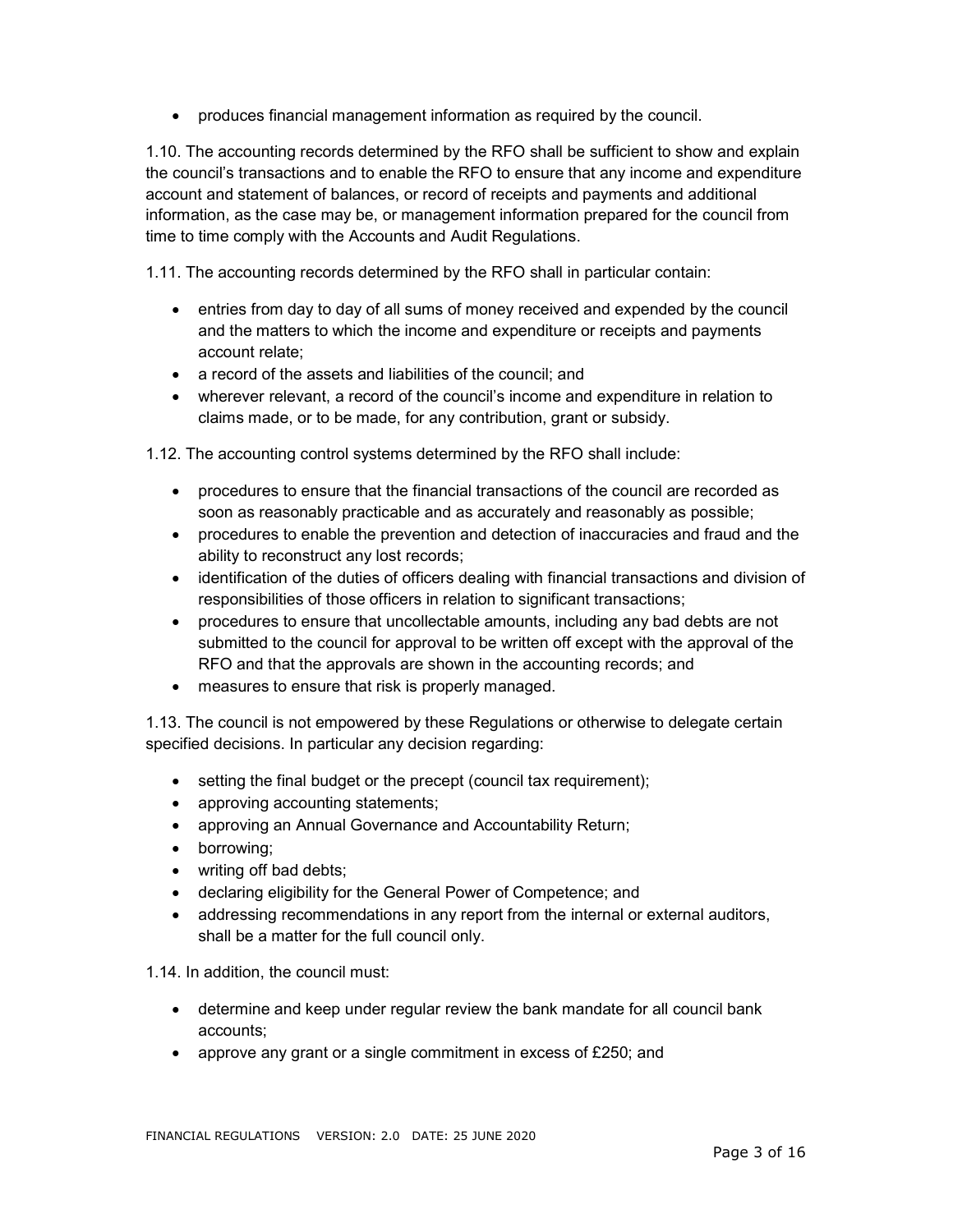• in respect of the annual salary for any employee have regard to recommendations about annual salaries of employees made by the relevant committee in accordance with its terms of reference.

1.15. In these financial regulations, references to the Accounts and Audit Regulations or 'the regulations' shall mean the regulations issued under the provisions of section 27 of the Audit Commission Act 1998, or any superseding legislation, and then in force unless otherwise specified.

In these financial regulations the term 'proper practice' or 'proper practices' shall refer to guidance issued in Governance and Accountability for Local Councils - a Practitioners' Guide (England) issued by the Joint Practitioners Advisory Group (JPAG), available from the websites of NALC and the Society for Local Council Clerks (SLCC).

## 2. Accounting and audit (internal and external)

2.1. All accounting procedures and financial records of the council shall be determined by the RFO in accordance with the Accounts and Audit Regulations, appropriate guidance and proper practices.

2.2. On a regular basis, at least once in each quarter, and at each financial year end, a member other than the Chairman or a cheque signatory shall be appointed to verify bank reconciliations (for all accounts) produced by the RFO. The member shall sign the reconciliations and the original bank statements (or similar document) as evidence of verification. This activity shall on conclusion be reported, including any exceptions, to and noted by the council.

2.3. The RFO shall complete the annual statement of accounts, annual report, and any related documents of the council contained in the Annual Governance and Accountability Return (as specified in proper practices) as soon as practicable after the end of the financial year and having certified the accounts shall submit them and report thereon to the council within the timescales set by the Accounts and Audit Regulations.

2.4. The council shall ensure that there is an adequate and effective system of internal audit of its accounting records, and of its system of internal control in accordance with proper practices. Any officer or member of the council shall make available such documents and records as appear to the council to be necessary for the purpose of the audit and shall, as directed by the council, supply the RFO, internal auditor, or external auditor with such information and explanation as the council considers necessary for that purpose.

2.5. The internal auditor shall be appointed by and shall carry out the work in relation to internal controls required by the council in accordance with proper practices.

2.6. The internal auditor shall:

- be competent and independent of the financial operations of the council;
- report to council in writing, or in person, on a regular basis with a minimum of one annual written report during each financial year;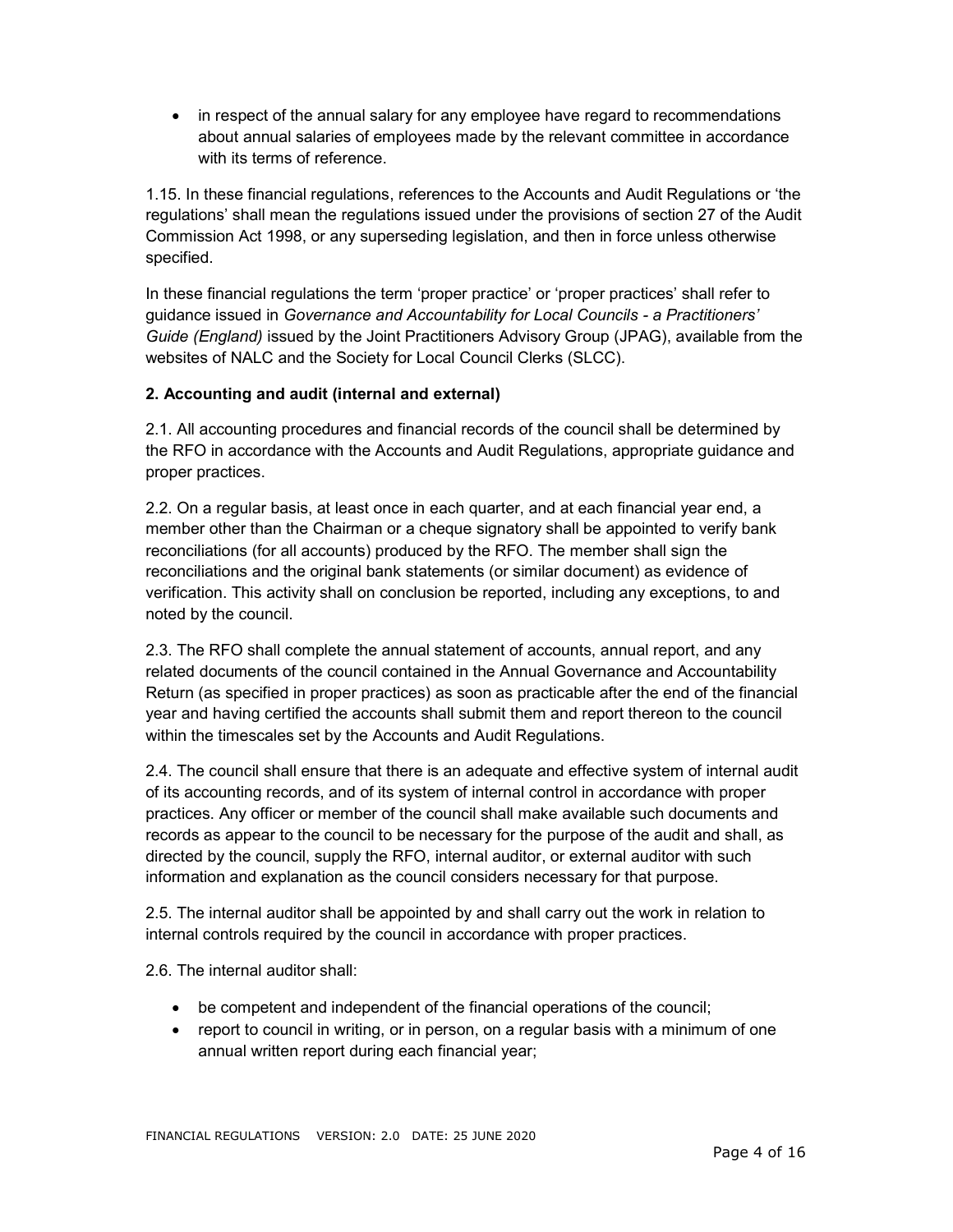- to demonstrate competence, objectivity and independence, be free from any actual or perceived conflicts of interest, including those arising from family relationships; and
- has no involvement in the financial decision making, management or control of the council
- 2.7. Internal or external auditors may not under any circumstances:
	- perform any operational duties for the council;
	- initiate or approve accounting transactions; or
	- direct the activities of any council employee, except to the extent that such employees have been appropriately assigned to assist the internal auditor.

2.8. For the avoidance of doubt, in relation to internal audit the terms 'independent' and 'independence' shall have the same meaning as is described in proper practices.

2.9. The RFO shall make arrangements for the exercise of electors' rights in relation to the accounts including the opportunity to inspect the accounts, books, and vouchers and display or publish any notices and statements of account required by Audit Commission Act 1998, or any superseding legislation, and the Accounts and Audit Regulations.

2.10. The RFO shall, without undue delay, bring to the attention of all councillors any correspondence or report from internal or external auditors.

## 3. Annual estimates (budget) and forward planning

3.1. Each committee (if required) shall formulate and submit proposals for the following financial year to the council not later than the end of November each year including any proposals for revising the forecast.

3.2. The RFO must each year, by no later than November, prepare detailed estimates of all receipts and payments including the use of reserves and all sources of funding for the following financial year in the form of a budget to be considered by the council.

3.3. The council shall consider annual budget proposals in relation to the council's three year forecast (if there is one) of revenue and capital receipts and payments including recommendations for the use of reserves and sources of funding and update the forecast accordingly.

3.4. The council shall fix the precept (council tax requirement), and relevant basic amount of council tax to be levied for the ensuing financial year not later than by the end of January each year. The RFO shall issue the precept to the billing authority and shall supply each member with a copy of the approved annual budget.

3.5. The approved annual budget shall form the basis of financial control for the ensuing year.

#### 4. Budgetary control and authority to spend

4.1. Expenditure on revenue items may be authorised up to the amounts included for that class of expenditure in the approved budget. This authority is to be determined by:

FINANCIAL REGULATIONS VERSION: 2.0 DATE: 25 JUNE 2020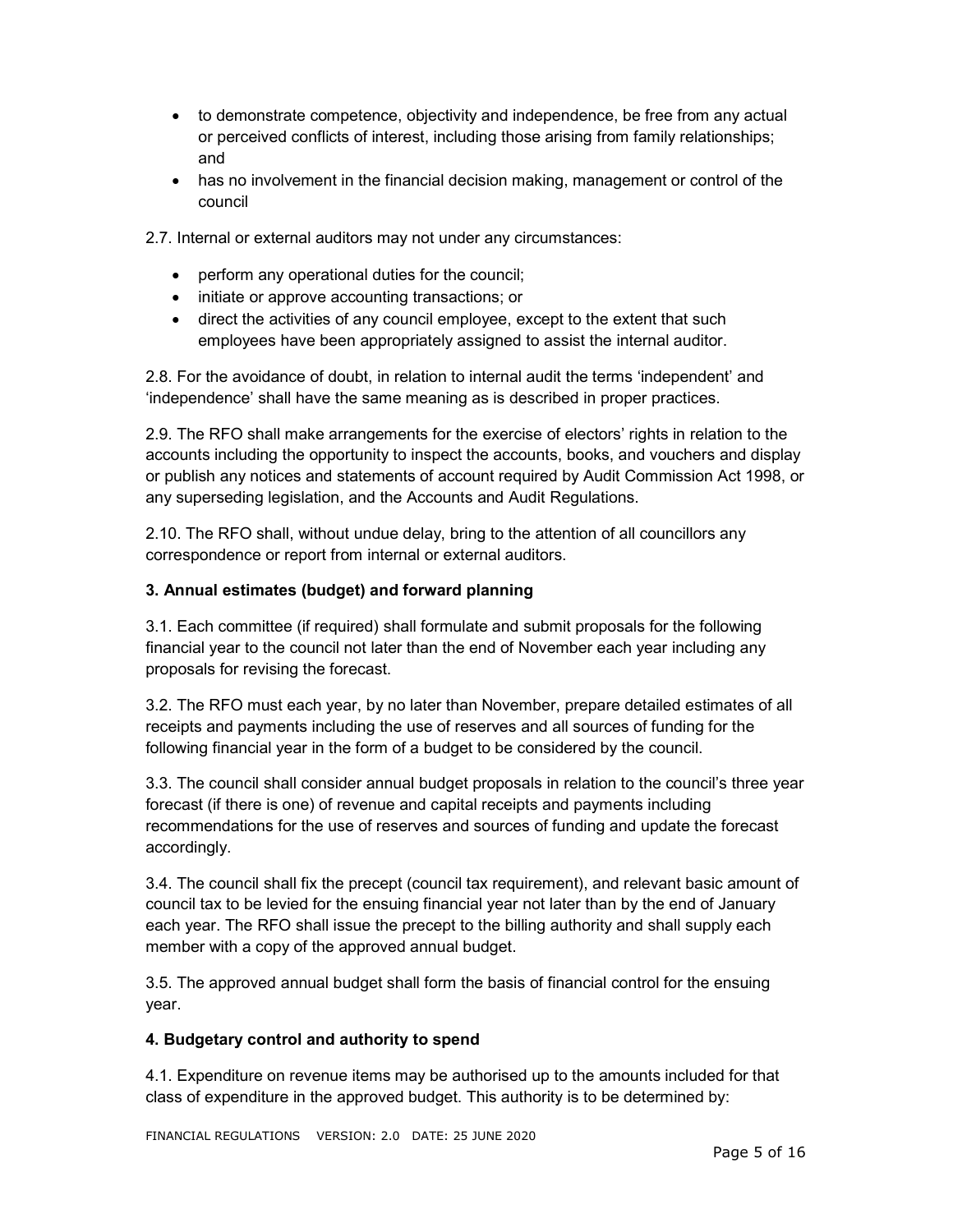- $\bullet$  the council for all items over £250;
- a duly delegated committee of the council subject to its delegated budget; or
- $\bullet$  the Clerk, for any items below £250 (see 4.5).

Such authority is to be evidenced by a minute or by an authorisation slip duly signed by the Clerk, and where necessary also by the appropriate Chairman.

Contracts may not be disaggregated to avoid controls imposed by these regulations.

4.2. No expenditure may be authorised that will exceed the amount provided in the revenue budget for that class of expenditure other than by resolution of the council, or duly delegated committee. During the budget year and with the approval of council having considered fully the implications for public services, unspent and available amounts may be moved to other budget headings or to an earmarked reserve as appropriate ('virement').

4.3. Unspent provisions in the revenue or capital budgets for completed projects shall not be carried forward to a subsequent year.

4.4. The salary budgets are to be reviewed at least annually in October for the following financial year and such review shall be evidenced by a hard copy schedule signed by the Clerk and the Chairman of Council or relevant committee. The RFO will inform committees of any changes impacting on their budget requirement for the coming year in good time.

4.5. In cases of extreme risk to the delivery of council services, the clerk may authorise revenue expenditure on behalf of the council which in the clerk's judgement it is necessary to carry out. Such expenditure includes repair, replacement or other work, whether or not there is any budgetary provision for the expenditure, subject to a limit of £250. The Clerk shall report such action to the chairman as soon as possible and to the council as soon as practicable thereafter.

4.6. No expenditure shall be authorised in relation to any capital project and no contract entered into or tender accepted involving capital expenditure unless the council is satisfied that the necessary funds are available and the requisite borrowing approval has been obtained.

4.7. All capital works shall be administered in accordance with the council's standing orders and financial regulations relating to contracts.

4.8. The RFO shall regularly provide the council with a statement of receipts and payments to date under each head of the budgets, comparing actual expenditure to the appropriate date against that planned as shown in the budget. These statements are to be prepared at least at the end of each financial quarter and shall show explanations of material variances.

4.9. Changes in earmarked reserves shall be approved by council as part of the budgetary control process.

#### 5. Banking arrangements and authorisation of payments

5.1. The council's banking arrangements, including the bank mandate, shall be made by the RFO and approved by the council; banking arrangements may not be delegated to a committee. They shall be annually reviewed for safety and efficiency.

FINANCIAL REGULATIONS VERSION: 2.0 DATE: 25 JUNE 2020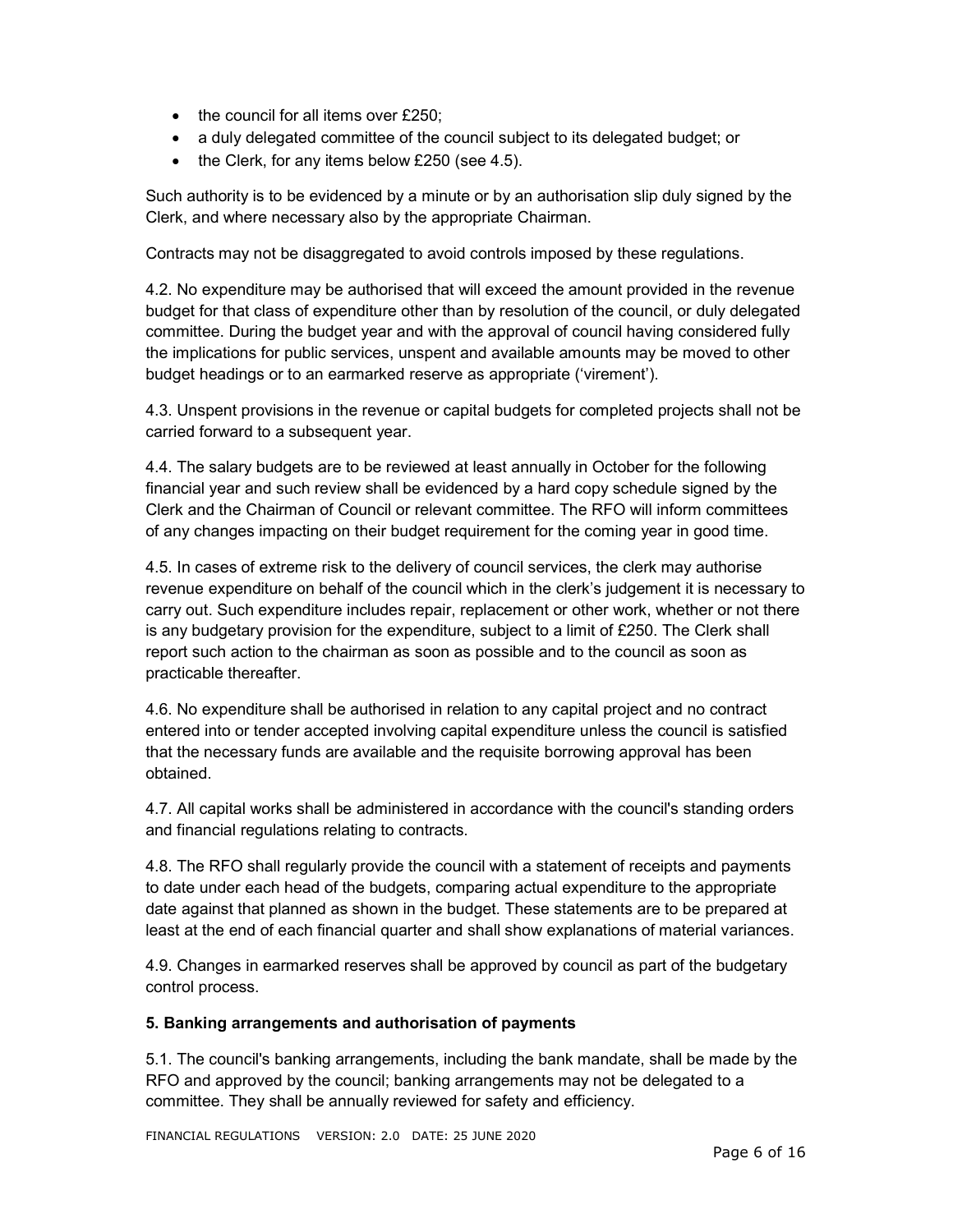5.2. The RFO shall prepare a schedule of payments requiring authorisation, forming part of the Agenda for the Meeting and, together with the relevant invoices, present the schedule to council. The council shall review the schedule for compliance and, having satisfied itself shall authorise payment by a resolution of the council. The approved schedule shall be ruled off and initialled by the Chairman of the Meeting. A detailed list of all payments shall be disclosed within or as an attachment to the minutes of the meeting at which payment was authorised. Personal payments (including salaries, wages, expenses and any payment made in relation to the termination of a contract of employment) may be summarised to remove public access to any personal information.

5.3. All invoices for payment shall be examined, verified and certified by the RFO to confirm that the work, goods or services to which each invoice relates has been received, carried out, examined and represents expenditure previously approved by the council.

5.4. The RFO shall examine invoices for arithmetical accuracy and analyse them to the appropriate expenditure heading. The RFO shall take all steps to pay all invoices submitted, and which are in order, at the next available council meeting.

5.5. The Clerk and RFO shall have delegated authority to authorise the payment of items only in the following circumstances:

a) If a payment is necessary to avoid a charge to interest under the Late Payment of Commercial Debts (Interest) Act 1998, and the due date for payment is before the next scheduled Meeting of council, where the Clerk and RFO certify that there is no dispute or other reason to delay payment, provided that a list of such payments shall be submitted to the next appropriate meeting of council;

b) An expenditure item authorised under 5.6 below (continuing contracts and obligations) provided that a list of such payments shall be submitted to the next appropriate meeting of council; or

c) fund transfers within the councils banking arrangements up to the sum of £5,000, provided that a list of such payments shall be submitted to the next appropriate meeting of council.

5.6. For each financial year the Clerk and RFO shall draw up a list of due payments which arise on a regular basis as the result of a continuing contract, statutory duty, or obligation (such as but not exclusively) Salaries, PAYE and NI, Superannuation Fund and regular maintenance contracts and the like for which council may authorise payment for the year provided that the requirements of regulation 4.1 (Budgetary Controls) are adhered to, provided also that a list of such payments shall be submitted to the next appropriate meeting of council.

5.7. A record of regular payments made under 5.6 above shall be drawn up and be signed by two members on each and every occasion when payment is authorised - thus controlling the risk of duplicated payments being authorised and / or made.

5.8. In respect of grants a duly authorised committee shall approve expenditure within any limits set by council and in accordance with any policy statement approved by council.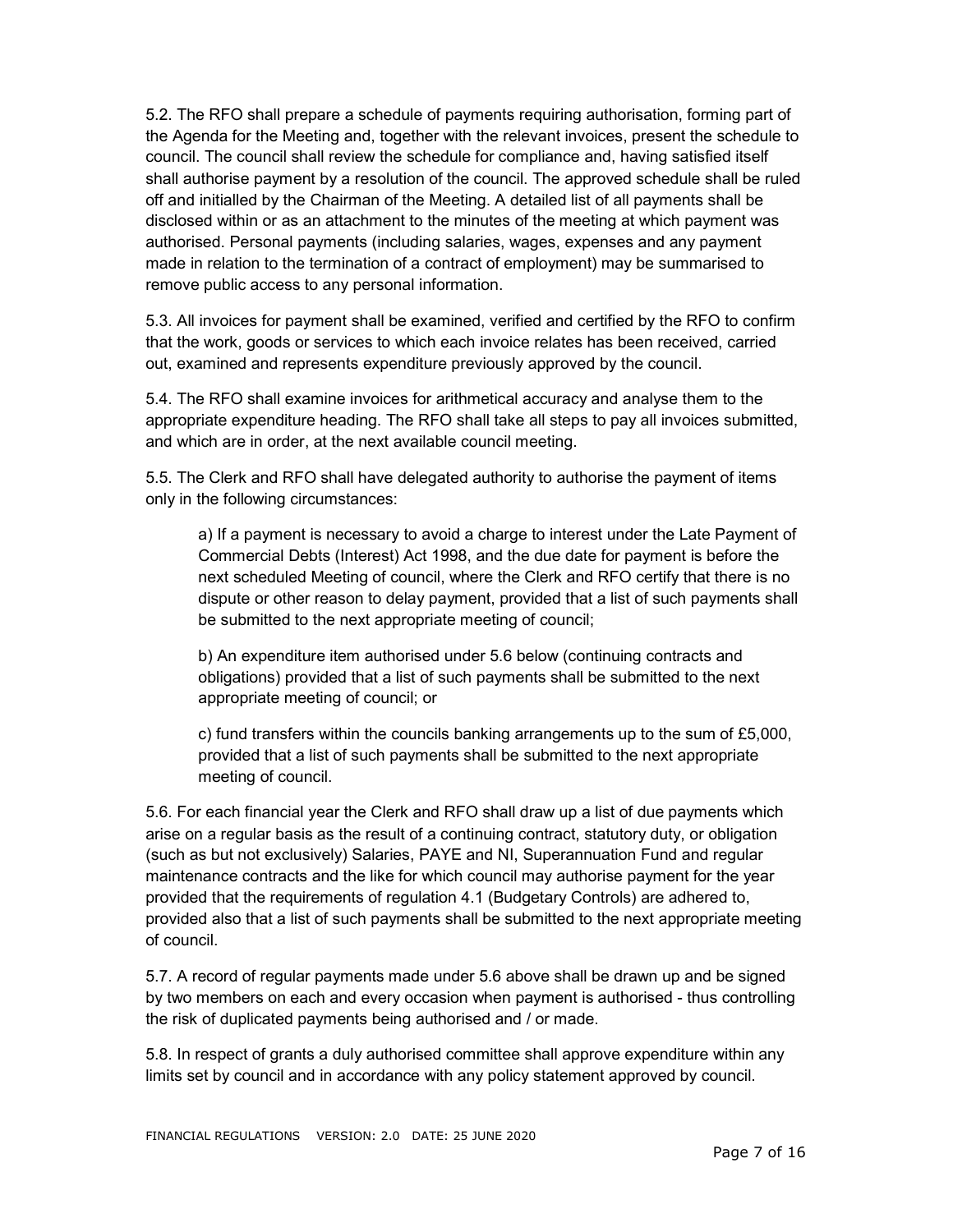5.9. Members are subject to the Code of Conduct that has been adopted by the council and shall comply with the Code and Standing Orders when a decision to authorise or instruct payment is made in respect of a matter in which they have a disclosable pecuniary or other interest, unless a dispensation has been granted.

5.10. The council will aim to rotate the duties of members in these Regulations so that onerous duties are shared out as evenly as possible over time.

5.11. Any changes in the recorded details of suppliers, such as bank account records, shall be verified and actioned by two authorised signatories.

#### 6. Instructions for the making of payments

6.1. The council will make safe and efficient arrangements for the making of its payments.

6.2. Following authorisation under Financial Regulation 5 above, the council, a duly delegated committee or, if so delegated, the Clerk / RFO shall give instruction that a payment shall be made.

6.3. All payments shall be affected by cheque or other instructions to the council's bankers, or otherwise, in accordance with a resolution of council.

6.4. Cheques or orders for payment drawn on the bank account in accordance with the schedule as presented to council or committee shall be signed by two members of council in accordance with a resolution instructing that payment. A member who is a bank signatory, having a connection by virtue of family or business relationships with the beneficiary of a payment, should not, under normal circumstances, be a signatory to the payment in question.

6.5. To indicate agreement of the details shown on the cheque or order for payment with the counterfoil and the invoice or similar documentation, the signatories shall each also initial the cheque counterfoil.

6.6. Cheques or orders for payment shall not normally be presented for signature other than at a council or committee meeting (including immediately before or after such a meeting). Any signatures obtained away from such meetings shall be reported to the council at the next convenient meeting.

6.7. If thought appropriate by the council, payment for utility supplies (energy, telephone and water) and any National Non-Domestic Rates may be made by variable direct debit provided that the instructions are signed by two members and any payments are reported to council as made. The approval of the use of a variable direct debit shall be renewed by resolution of the council at least every two years.

6.8. If thought appropriate by the council, payment for certain items (principally salaries) may be made by banker's standing order provided that the instructions are signed, or otherwise evidenced by two members are retained and any payments are reported to council as made. The approval of the use of a banker's standing order shall be renewed by resolution of the council at least every two years.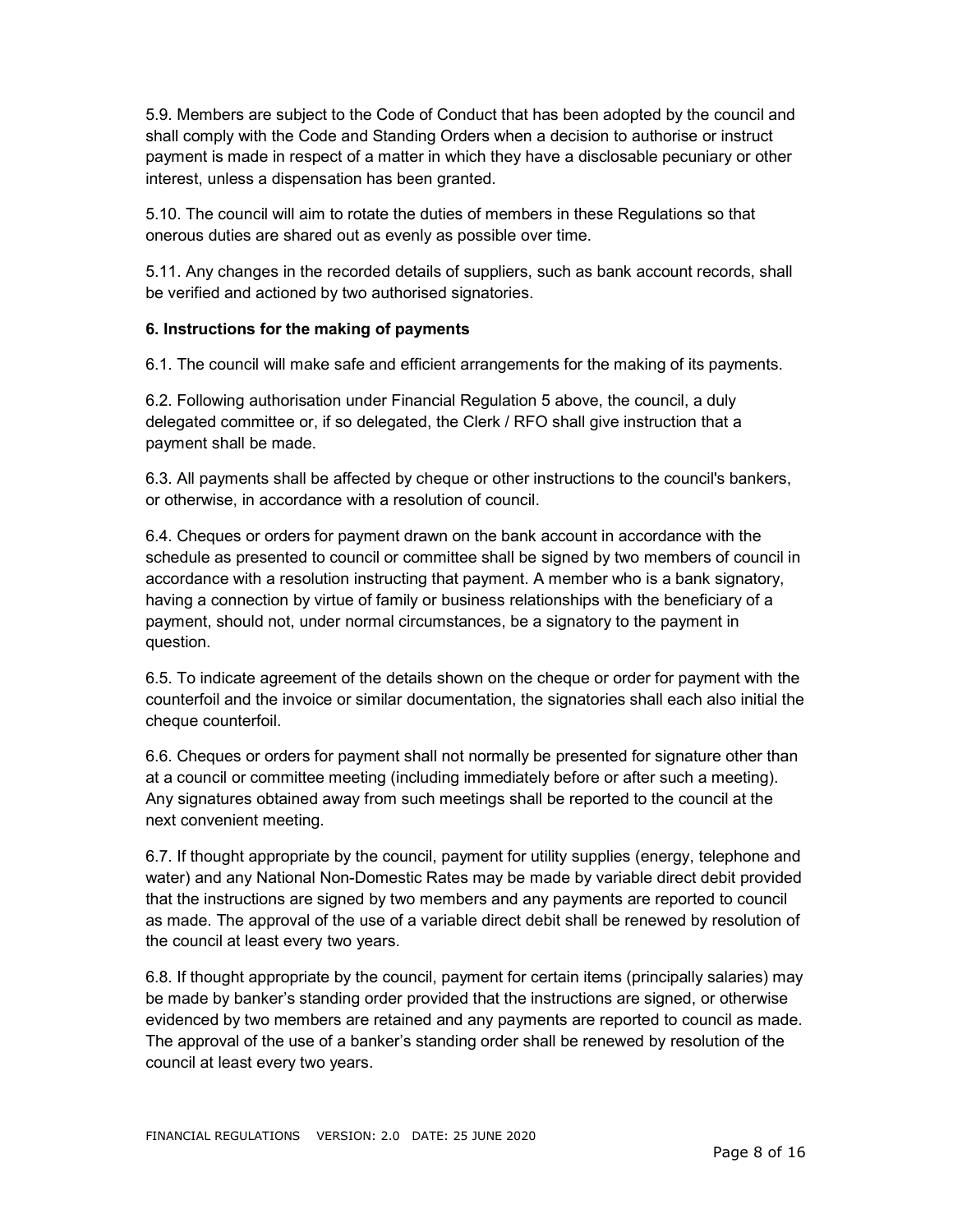6.9. If thought appropriate by the council, payment for certain items may be made by BACS or CHAPS methods provided that the instructions for each payment are signed, or otherwise evidenced, by two authorised bank signatories, are retained and any payments are reported to council as made. The approval of the use of BACS or CHAPS shall be renewed by resolution of the council at least every two years.

6.10. If thought appropriate by the council payment for certain items may be made by internet banking transfer provided evidence is retained showing which members approved the payment.

#### 6.11 This has been removed.

6.12. No employee or councillor shall disclose any PIN or password, relevant to the working of the council or its bank accounts, to any person not authorised in writing by the council or a duly delegated committee.

6.13. Regular back-up copies of the records on any computer shall be made and shall be stored securely away from the computer in question, and preferably off site.

6.14. The council, and any members using computers for the council's financial business, shall ensure that anti-virus, anti-spyware and firewall software with automatic updates, together with a high level of security, is used.

6.15. Where internet banking arrangements are made with any bank, the Clerk / RFO shall be appointed as the Service Administrator. The bank mandate approved by the council shall identify a number of councillors who will be authorised to approve transactions on those accounts.

6.16. Access to any internet banking accounts will be directly to the access page (which may be saved under "favourites"), and not through a search engine or e-mail link. Remembered or saved passwords facilities must not be used on any computer used for council banking work. Breach of this Regulation will be treated as a very serious matter under these regulations.

6.17. Changes to account details for suppliers, which are used for internet banking may only be changed on written hard copy notification by the supplier and supported by hard copy authority for change signed by two authorised signatories. A programme of regular checks of standing data with suppliers will be followed.

6.18. Any Debit Card issued for use will be specifically restricted to the Clerk / RFO and will also be restricted to a single transaction maximum value of £500 unless authorised by council or finance committee in writing before any order is placed. This 6.18 is not applicable.

6.19. A pre-paid debit card may be issued to employees with varying limits. These limits will be set by the council. Transactions and purchases made will be reported to the council and authority for topping-up shall be at the discretion of the council. This 6.19 is not applicable.

6.20. Any corporate credit card or trade card account opened by the council will be specifically restricted to use by the Clerk / RFO and shall be subject to automatic payment in full at each monthend. Personal credit or debit cards of members or staff shall not be used under any circumstances. This 6.20 is not applicable.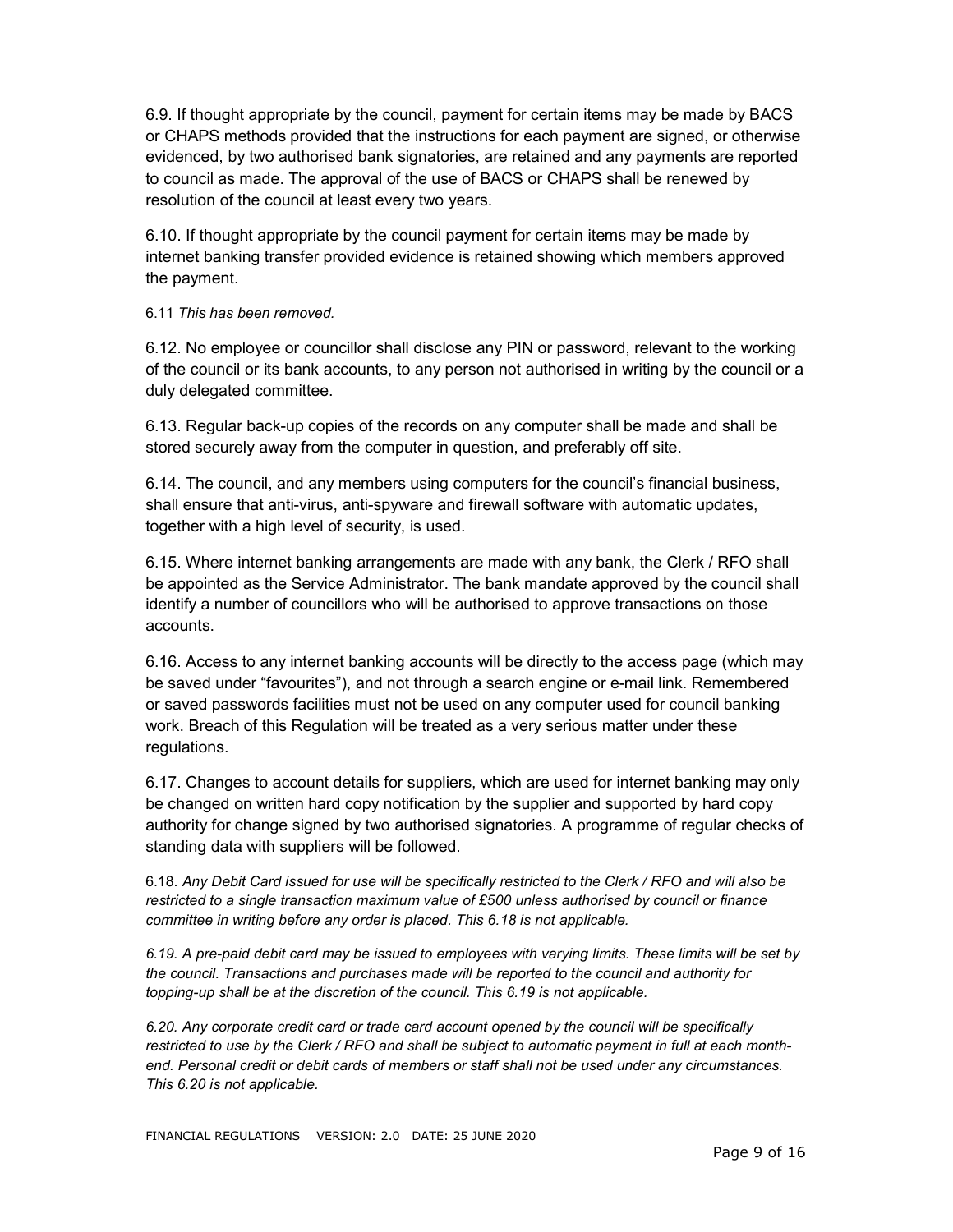6.21. The council will not maintain any form of cash float. All cash received must be banked intact. Any payments made by the Clerk or RFO (for example for postage or minor stationery items) shall be refunded on a regular basis, at least quarterly.

# 7. Payment of salaries

7.1. As an employer, the council shall make arrangements to meet fully the statutory requirements placed on all employers by PAYE and National Insurance legislation. The payment of all salaries shall be made in accordance with payroll records and the rules of PAYE and National Insurance currently operating, and salary rates shall be as agreed by council, or duly delegated committee.

7.2. Payment of salaries and payment of deductions from salary such as may be required to be made for tax, national insurance and pension contributions, or similar statutory or discretionary deductions must be made in accordance with the payroll records and on the appropriate dates stipulated in employment contracts, provided that each payment is reported to the next available council meeting, as set out in these regulations above.

7.3. No changes shall be made to any employee's pay, emoluments, or terms and conditions of employment without the prior consent of the council.

7.4. Each and every payment to employees of net salary and to the appropriate creditor of the statutory and discretionary deductions shall be recorded in a separate confidential record (confidential cash book). This confidential record is not open to inspection or review (under the Freedom of Information Act 2000 or otherwise) other than:

a) by any councillor who can demonstrate a need to know;

- b) by the internal auditor;
- c) by the external auditor; or

d) by any person authorised under Audit Commission Act 1998, or any superseding legislation.

7.5. The total of such payments in each calendar month shall be reported with all other payments as made as may be required under these Financial Regulations, to ensure that only payments due for the period have actually been paid.

7.6. An effective system of personal performance management should be maintained for the senior officers.

7.7. Any termination payments shall be supported by a clear business case and reported to the council. Termination payments shall only be authorised by council.

7.8. Before employing interim staff, the council must consider a full business case.

#### 8. Loans and investments

8.1. All borrowings shall be affected in the name of the council, after obtaining any necessary borrowing approval. Any application for borrowing approval shall be approved by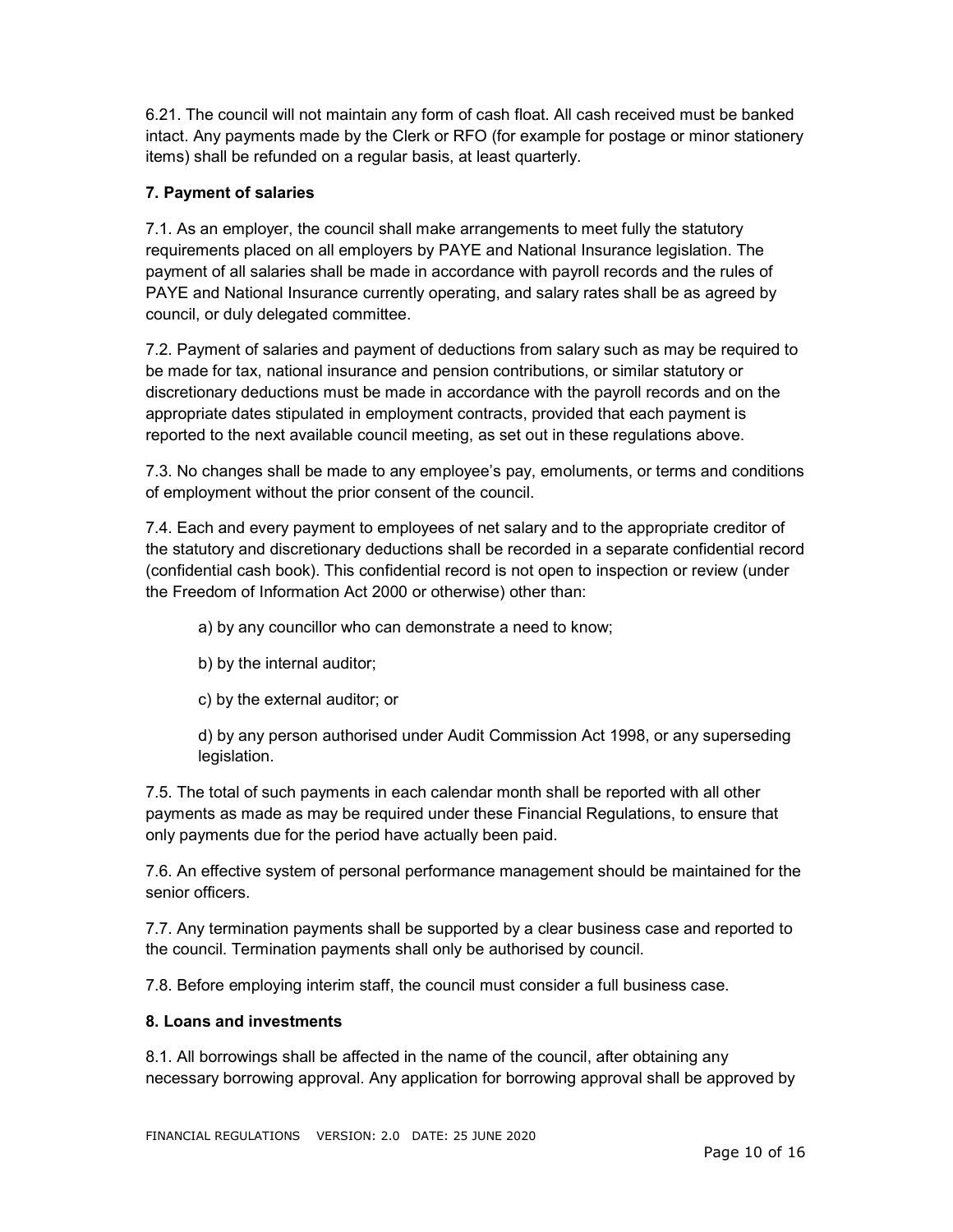Council as to terms and purpose. The application for borrowing approval, and subsequent arrangements for the loan shall only be approved by full council.

8.2. Any financial arrangement which does not require formal borrowing approval from the Secretary of State (such as Hire Purchase or Leasing of tangible assets) shall be subject to approval by the full council. In each case a report in writing shall be provided to council in respect of value for money for the proposed transaction.

8.3. The council will arrange with the council's banks and investment providers for the sending of a copy of each statement of account to the Clerk or RFO.

8.4. All loans and investments shall be negotiated in the name of the council and shall be for a set period in accordance with council policy.

8.5. The council shall consider the need for an Investment Strategy and Policy which, if drawn up, shall be in accordance with relevant regulations, proper practices and guidance. Any Strategy and Policy shall be reviewed by the council at least annually.

8.6. All investments of money under the control of the council shall be in the name of the council.

8.7. All investment certificates and other documents relating thereto shall be retained in the custody of the RFO.

8.8. Payments in respect of short term or long-term investments, including transfers between bank accounts held in the same bank, or branch, shall be made in accordance with Regulation 5 (Authorisation of payments) and Regulation 6 (Instructions for payments).

#### 9. Income

9.1. The collection of all sums due to the council shall be the responsibility of and under the supervision of the RFO.

9.2. Particulars of all charges to be made for work done, services rendered or goods supplied shall be agreed annually by the council, notified to the RFO and the RFO shall be responsible for the collection of all accounts due to the council.

9.3. The council will review all fees and charges at least annually, following a report of the Clerk.

9.4. Any sums found to be irrecoverable and any bad debts shall be reported to the council and shall be written off in the year.

9.5. All sums received on behalf of the council shall be banked intact as directed by the RFO. In all cases, all receipts shall be deposited with the council's bankers with such frequency as the RFO considers necessary.

9.6. The origin of each receipt shall be entered on the paying-in slip.

9.7. Personal cheques shall not be cashed out of money held on behalf of the council.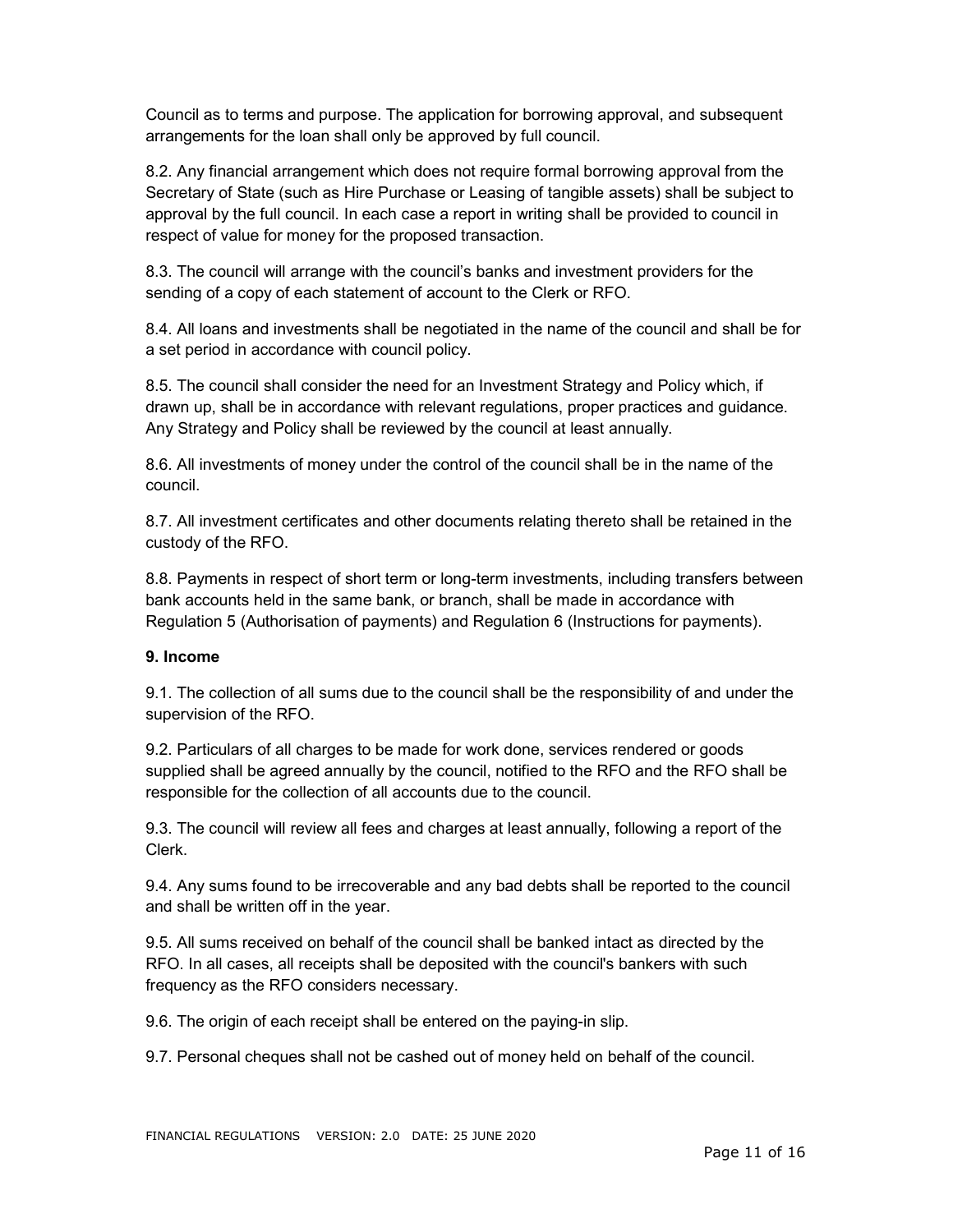9.8. The RFO shall promptly complete any VAT Return that is required. Any repayment claim due in accordance with VAT Act 1994 section 33 shall be made quarterly.

9.9. Where any significant sums of cash are regularly received by the council, the RFO shall take such steps as are agreed by the council to ensure that more than one person is present when the cash is counted in the first instance, that there is a reconciliation to some form of control such as ticket issues, and that appropriate care is taken in the security and safety of individuals banking such cash.

9.10. Any income arising which is the property of a charitable trust shall be paid into a charitable bank account. Instructions for the payment of funds due from the charitable trust to the council (to meet expenditure already incurred by the authority) will be given by the Managing Trustees of the charity meeting separately from any council meeting (see also Regulation 16 below). This 9.10 is not applicable.

#### 10. Orders for work, goods and services

10.1. An official order or letter shall be issued for all work, goods and services unless a formal contract is to be prepared or an official order would be inappropriate. Copies of orders shall be retained.

10.2. Order books shall be controlled by the RFO.

10.3. All members and officers are responsible for obtaining value for money at all times. An officer issuing an official order shall ensure as far as reasonable and practicable that the best available terms are obtained in respect of each transaction, usually by obtaining three or more quotations or estimates from appropriate suppliers, subject to any de minimis provisions in Regulation 11.1 below.

10.4. A member may not issue an official order or make any contract on behalf of the council.

10.5. The RFO shall verify the lawful nature of any proposed purchase before the issue of any order, and in the case of new or infrequent purchases or payments, the RFO shall ensure that the statutory authority shall be reported to the meeting at which the order is approved so that the minutes can record the power being used.

#### 11. Contracts

11.1. Procedures as to contracts are laid down as follows:

a) Every contract shall comply with these financial regulations, and no exceptions shall be made otherwise than in an emergency provided that this regulation need not apply to contracts which relate to items (i) to (vi) below:

i. for the supply of gas, electricity, water, sewerage and telephone services;

ii. for specialist services such as are provided by legal professionals acting in disputes;

iii. for work to be executed or goods or materials to be supplied which consist of repairs to or parts for existing machinery or equipment or plant;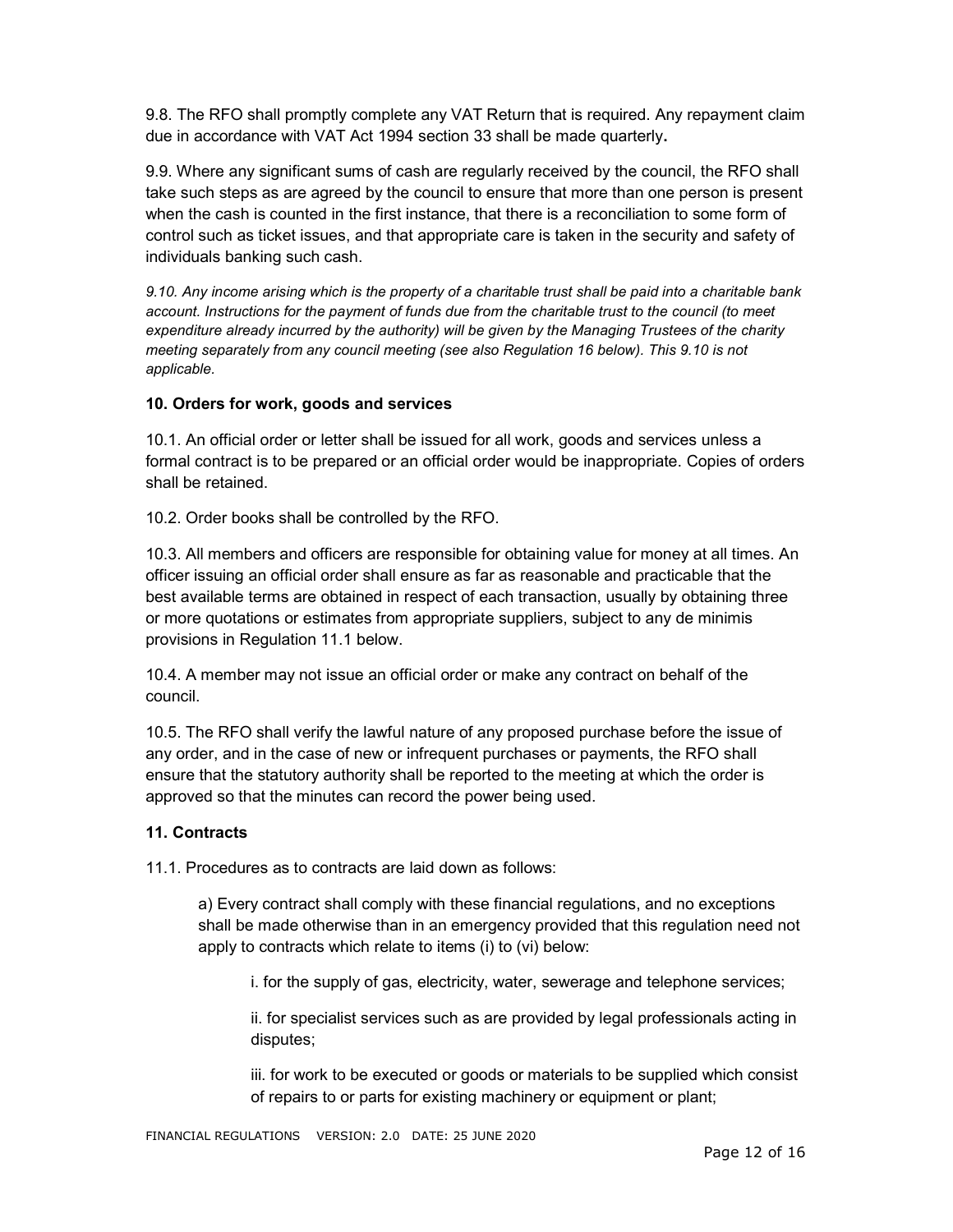iv. for work to be executed or goods or materials to be supplied which constitute an extension of an existing contract by the council;

v. for additional audit work of the external auditor up to an estimated value of £250 (in excess of this sum the Clerk and RFO shall act after consultation with the Chairman and Vice Chairman of council); and

vi. for goods or materials proposed to be purchased which are proprietary articles and / or are only sold at a fixed price.

b) Where the council intends to procure or award a public supply contract, public service contract or public works contract as defined by The Public Contracts Regulations 2015 ("the Regulations") which is valued at £25,000 or more, the council shall comply with the relevant requirements of the Regulations<sup>1</sup>.

 c) The full requirements of The Regulations, as applicable, shall be followed in respect of the tendering and award of a public supply contract, public service contract or public works contract which exceed thresholds in The Regulations set by the Public Contracts Directive 2014/24/EU (which may change from time to time)<sup>2</sup>.

d) When applications are made to waive financial regulations relating to contracts to enable a price to be negotiated without competition the reason shall be embodied in a recommendation to the council.

e) Such invitation to tender shall state the general nature of the intended contract and the Clerk shall obtain the necessary technical assistance to prepare a specification in appropriate cases. The invitation shall in addition state that tenders must be addressed to the Clerk in the ordinary course of post. Each tendering firm shall be supplied with a specifically marked envelope in which the tender is to be sealed and remain sealed until the prescribed date for opening tenders for that contract.

f) All sealed tenders shall be opened at the same time on the prescribed date by the Clerk in the presence of at least one member of council.

g) Any invitation to tender issued under this regulation shall be subject to Standing Orders 18 and shall refer to the terms of the Bribery Act 2010.

h) When it is to enter into a contract of less than £25,000 in value for the supply of goods or materials or for the execution of works or specialist services other than such goods, materials, works or specialist services as are excepted as set out in paragraph (a) the Clerk or RFO shall obtain 3 quotations (priced descriptions of the proposed supply); where the value is below £1,000 and above £100 the Clerk or RFO shall strive to obtain 3 estimates. Otherwise, Regulation 10.3 above shall apply.

-

<sup>1</sup> The Regulations require councils to use the Contracts Finder website to advertise contract opportunities, set out the procedures to be followed in awarding new contracts and to publicise the award of new contracts

<sup>2</sup> Thresholds currently applicable are:

a) For public supply and public service contracts 209,000 Euros (£181,302)

b) For public works contracts 5,225,000 Euros (£4,551,413)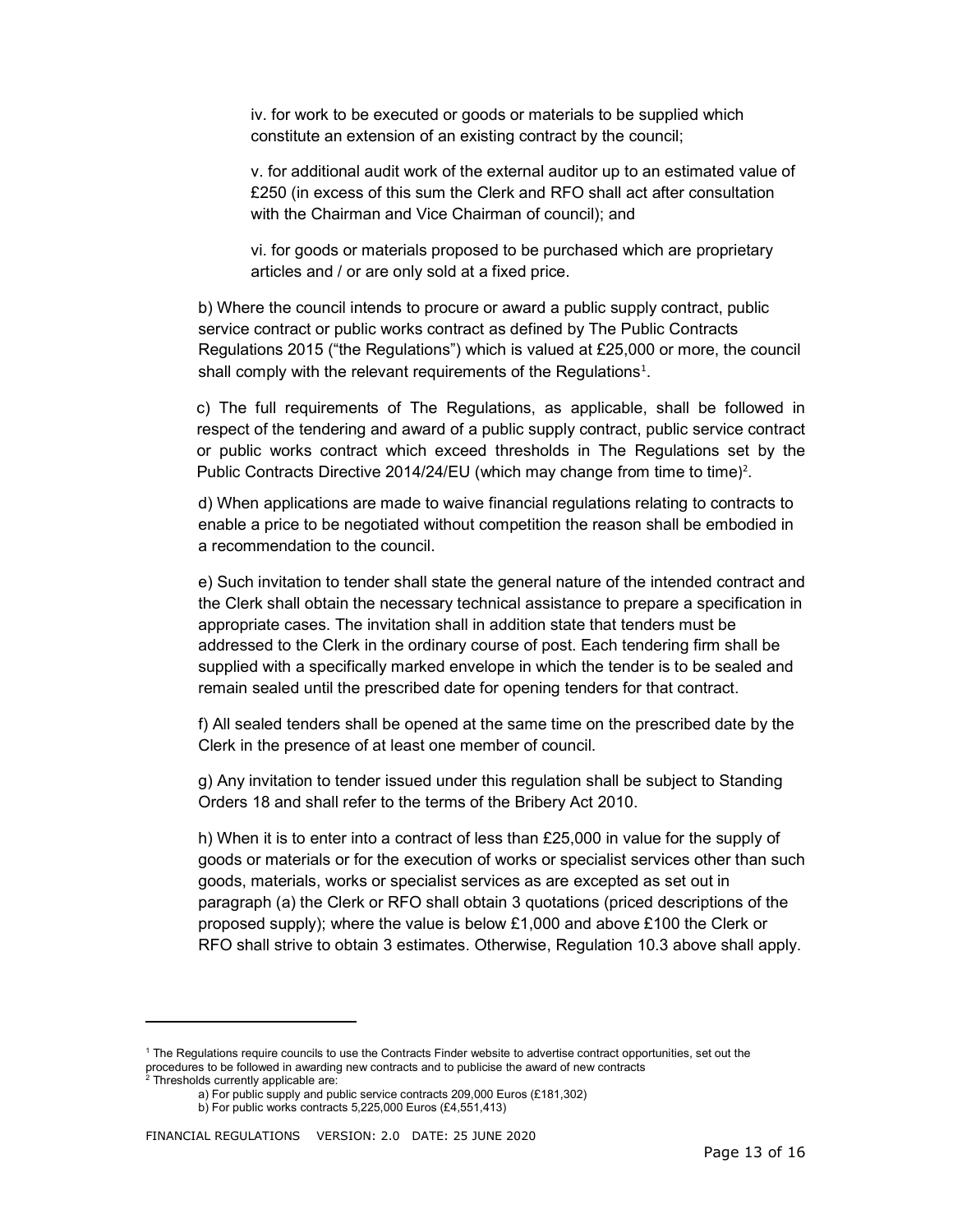i) The council shall not be obliged to accept the lowest or any tender, quote or estimate.

j) Should it occur that the council, or duly delegated committee, does not accept any tender, quote or estimate, the work is not allocated and the council requires further pricing, provided that the specification does not change, no person shall be permitted to submit a later tender, estimate or quote who was present when the original decision-making process was being undertaken.

## 12. Payments under contracts for building or other construction works

12.1. Payments on account of the contract sum shall be made within the time specified in the contract by the RFO upon authorised certificates of the architect or other consultants engaged to supervise the contract (subject to any percentage withholding as may be agreed in the particular contract).

12.2. Where contracts provide for payment by instalments the RFO shall maintain a record of all such payments. In any case where it is estimated that the total cost of work carried out under a contract, excluding agreed variations, will exceed the contract sum of 5% or more a report shall be submitted to the council.

12.3. Any variation to a contract or addition to or omission from a contract must be approved by the council and Clerk to the contractor in writing, the council being informed where the final cost is likely to exceed the financial provision.

#### 13. Stores and equipment

13.1. The officer in charge of each section shall be responsible for the care and custody of stores and equipment in that section.

13.2. Delivery notes shall be obtained in respect of all goods received into store or otherwise delivered and goods must be checked as to order and quality at the time delivery is made.

13.3. Stocks shall be kept at the minimum levels consistent with operational requirements.

13.4. The RFO shall be responsible for periodic checks of stocks and stores at least annually.

#### 14. Assets, properties and estates

14.1. The Clerk shall make appropriate arrangements for the custody of all title deeds and Land Registry Certificates of properties held by the council. The RFO shall ensure a record is maintained of all properties held by the council, recording the location, extent, plan, reference, purchase details, nature of the interest, tenancies granted, rents payable and purpose for which held in accordance with Accounts and Audit Regulations.

14.2. No tangible moveable property shall be purchased or otherwise acquired, sold, leased or otherwise disposed of, without the authority of the council, together with any other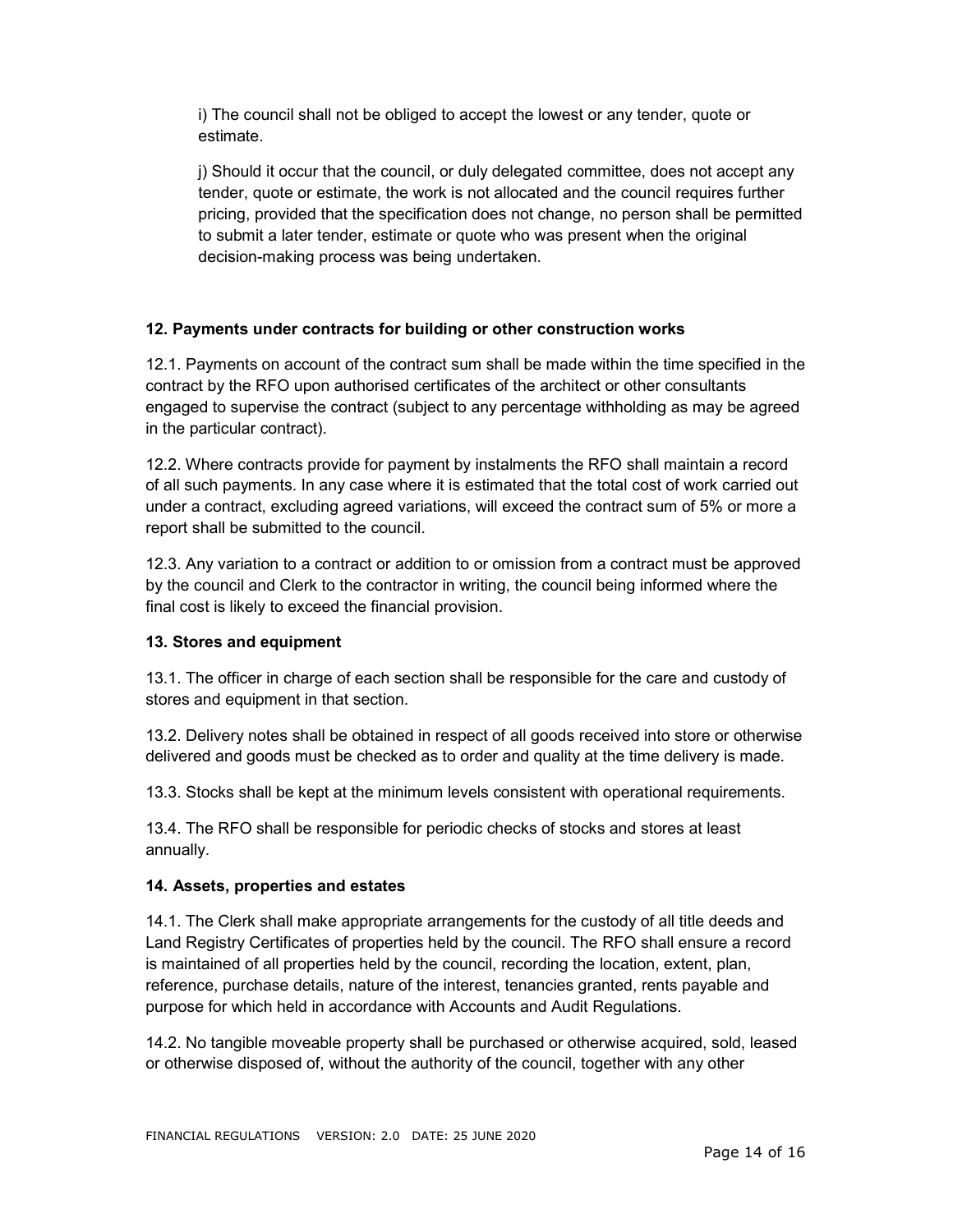consents required by law, save where the estimated value of any one item of tangible movable property does not exceed £50.

14.3. No real property (interests in land) shall be sold, leased or otherwise disposed of without the authority of the council, together with any other consents required by law. In each case a report in writing shall be provided to council in respect of valuation and surveyed condition of the property (including matters such as planning permissions and covenants) together with a proper business case (including an adequate level of consultation with the electorate).

14.4. No real property (interests in land) shall be purchased or acquired without the authority of the full council. In each case a report in writing shall be provided to council in respect of valuation and surveyed condition of the property (including matters such as planning permissions and covenants) together with a proper business case (including an adequate level of consultation with the electorate).

14.5. Subject only to the limit set in Regulation 14.2 above, no tangible moveable property shall be purchased or acquired without the authority of the full council. In each case a report in writing shall be provided to council with a full business case.

14.6. The RFO shall ensure that an appropriate and accurate Register of Assets and Investments is kept up to date. The continued existence of tangible assets shown in the Register shall be verified at least annually, possibly in conjunction with a health and safety inspection of assets.

#### 15. Insurance

15.1. Following the annual risk assessment (per Regulation 17), the RFO shall effect all insurances and negotiate all claims on the council's insurers in consultation with the Clerk.

15.2. The Clerk shall give prompt notification to the RFO of all new risks, properties or vehicles which require to be insured and of any alterations affecting existing insurances.

15.3. The RFO shall keep a record of all insurances effected by the council and the property and risks covered thereby and annually review it.

15.4. The RFO shall be notified of any loss liability or damage or of any event likely to lead to a claim, and shall report these to council at the next available meeting.

15.5. All appropriate members and employees of the council shall be included in a suitable form of security or fidelity guarantee insurance which shall cover the maximum risk exposure as determined by the council.

#### 16. Charities

16.1. Where the council is sole managing trustee of a charitable body the Clerk and RFO shall ensure that separate accounts are kept of the funds held on charitable trusts and separate financial reports made in such form as shall be appropriate, in accordance with Charity Law and legislation, or as determined by the Charity Commission. The Clerk and RFO shall arrange for any audit or independent examination as may be required by Charity Law or any Governing Document. This 16 is not applicable.